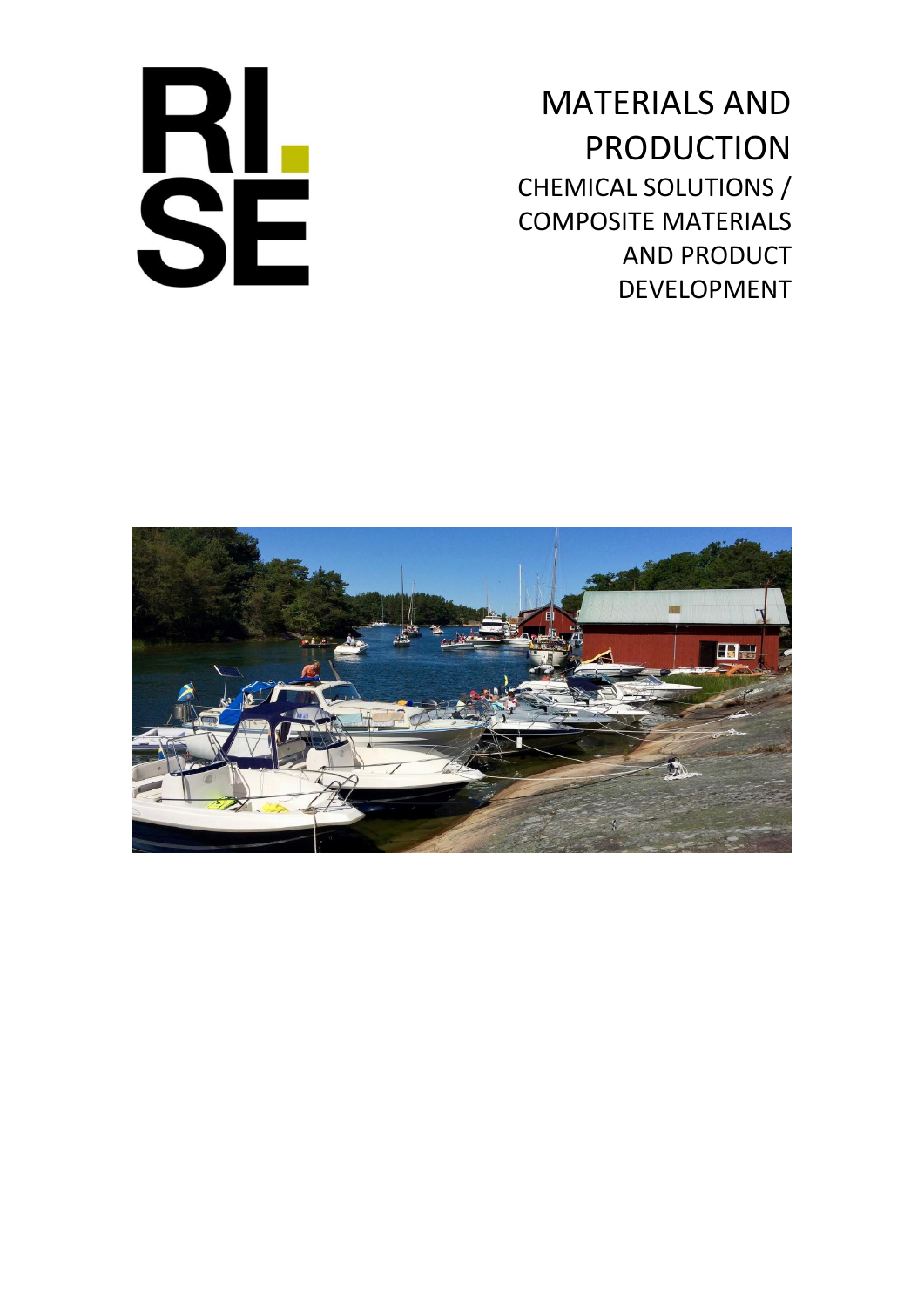# En standardiserad metod för glasfiberarmerade polymerer med avseende på mikroplast och framtida regler

Aron Hakonen, Peter Mannberg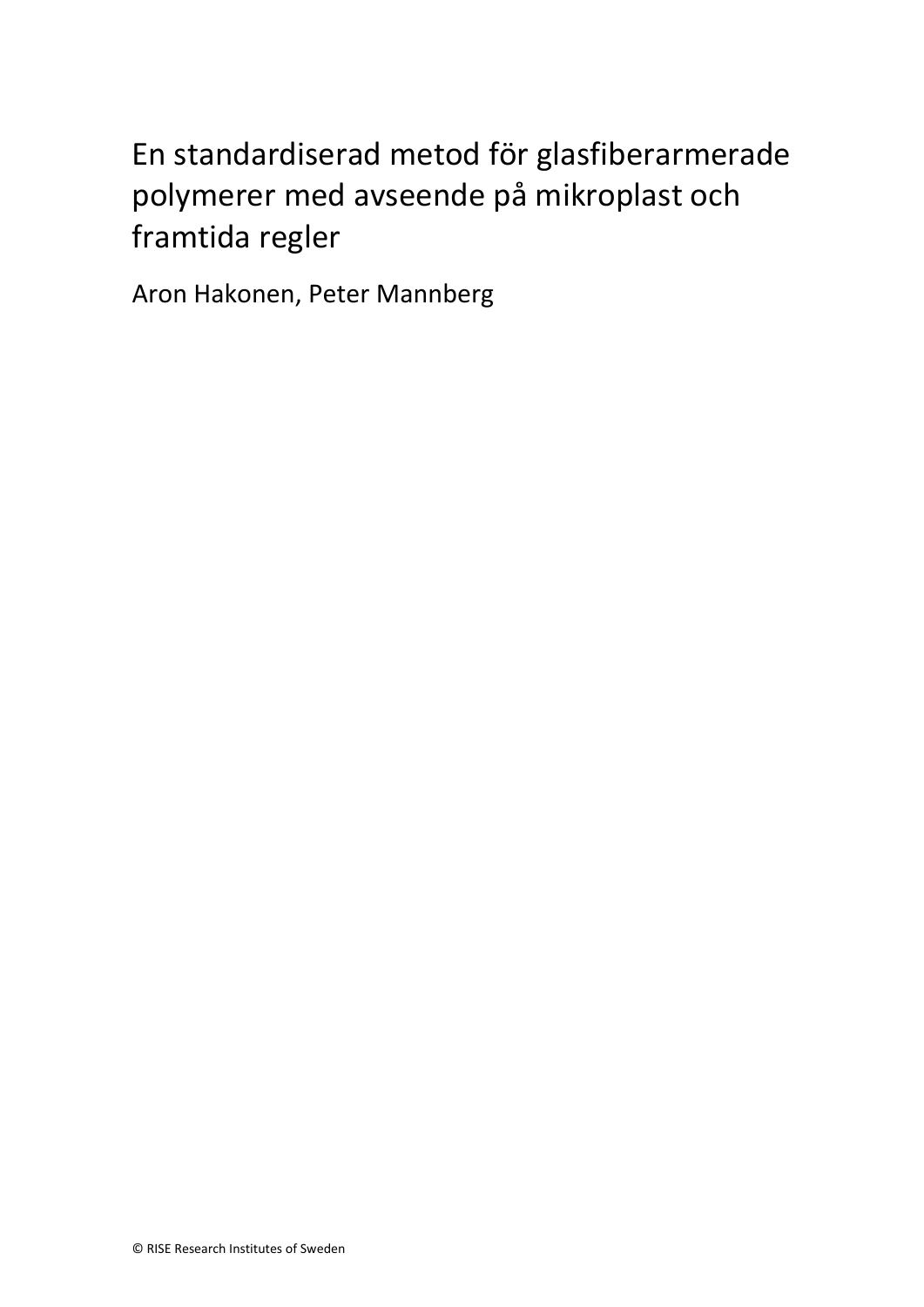## Abstract

#### **Targeting a standardized method for glass fibre reinforced polymers with regards to microplastics and future regulations**

Fibre reinforced polymers are strong and lightweight materials that are being used more and more commonly in many sectors. Due to the growing market size in areas such as automotive, building material, rotor blades of wind turbines the waste and waste management will become a coming problem in a near future. The increased use of plastics and composites have already induced environmental problems such as plastic and microplastics in the oceans, therefor there is a growing consciousness regarding microplastics and release sources of them into the environment. We have been targeting a standardized method for glass fibre reinforced polymers with regards to microplastics, environmental loads and future regulations. The results demonstrate that the tested reinforced polymers can be a source of microplastics. Results are presented with proposed attributes (25 analytical parameters) that can be used to classify samples/instances with regards to environmental loads. AI based machine learning techniques was used to classify the tested materials and create a training set on which two other plastics, the very common thermoplastic LDPE and the biodegradable thermoplastic PBAT, was tested with unambiguous indications. Finally, and quite interestingly, a new approach was tested for ultra-low detection of microplastics from these reinforced polymers. This Metal-enhanced fluorescence method utilized previously developed silver nanopillar SERS substrates, that can be bought commercially as of recently, demonstrating a general purpose of this method. Semi-optimized tests demonstrated remarkable femtogram detection limit of epoxy microplastics, which was also confirmed by surface mass-spectrometric TOF-SIMS with regards to plastic fragment identities.

Key words: Microplastics, glass fibre reinforced polymers, composites,

RISE Research Institutes of Sweden AB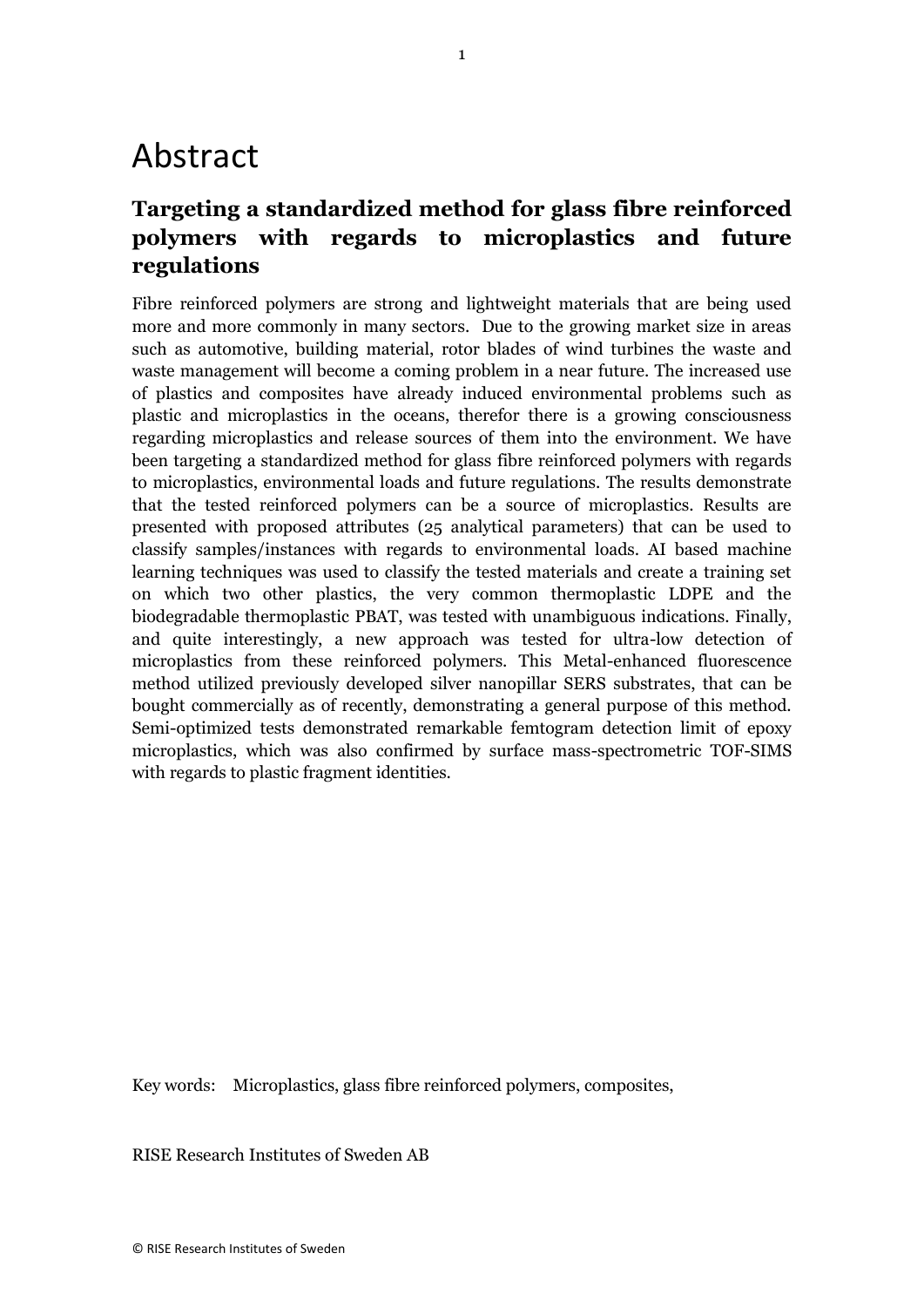## Content

| 1                |     |                                                                                                                                                                                                                                                                                                                                                                                                                                                                                                                                                 |  |  |  |  |  |  |
|------------------|-----|-------------------------------------------------------------------------------------------------------------------------------------------------------------------------------------------------------------------------------------------------------------------------------------------------------------------------------------------------------------------------------------------------------------------------------------------------------------------------------------------------------------------------------------------------|--|--|--|--|--|--|
| $\bf{2}$         |     |                                                                                                                                                                                                                                                                                                                                                                                                                                                                                                                                                 |  |  |  |  |  |  |
| 3                |     |                                                                                                                                                                                                                                                                                                                                                                                                                                                                                                                                                 |  |  |  |  |  |  |
|                  | 3.1 |                                                                                                                                                                                                                                                                                                                                                                                                                                                                                                                                                 |  |  |  |  |  |  |
|                  | 3.2 |                                                                                                                                                                                                                                                                                                                                                                                                                                                                                                                                                 |  |  |  |  |  |  |
|                  | 3.3 |                                                                                                                                                                                                                                                                                                                                                                                                                                                                                                                                                 |  |  |  |  |  |  |
|                  | 3.4 | $\begin{minipage}{0.9\linewidth} \begin{minipage}{0.9\linewidth} \begin{minipage}{0.9\linewidth} \begin{minipage}{0.9\linewidth} \begin{minipage}{0.9\linewidth} \end{minipage} \end{minipage} \begin{minipage}{0.9\linewidth} \begin{minipage}{0.9\linewidth} \begin{minipage}{0.9\linewidth} \end{minipage} \end{minipage} \begin{minipage}{0.9\linewidth} \begin{minipage}{0.9\linewidth} \begin{minipage}{0.9\linewidth} \end{minipage} \end{minipage} \begin{minipage}{0.9\linewidth} \begin{minipage}{0.9\linewidth} \begin{minipage}{0.$ |  |  |  |  |  |  |
| $\boldsymbol{4}$ |     |                                                                                                                                                                                                                                                                                                                                                                                                                                                                                                                                                 |  |  |  |  |  |  |
|                  | 4.1 |                                                                                                                                                                                                                                                                                                                                                                                                                                                                                                                                                 |  |  |  |  |  |  |
|                  | 4.2 | Chemical composition of the leached and filtered water samples according to                                                                                                                                                                                                                                                                                                                                                                                                                                                                     |  |  |  |  |  |  |
|                  | 4.3 |                                                                                                                                                                                                                                                                                                                                                                                                                                                                                                                                                 |  |  |  |  |  |  |
|                  | 4.4 |                                                                                                                                                                                                                                                                                                                                                                                                                                                                                                                                                 |  |  |  |  |  |  |
|                  | 4.5 |                                                                                                                                                                                                                                                                                                                                                                                                                                                                                                                                                 |  |  |  |  |  |  |
| 5                |     |                                                                                                                                                                                                                                                                                                                                                                                                                                                                                                                                                 |  |  |  |  |  |  |
| 6                |     |                                                                                                                                                                                                                                                                                                                                                                                                                                                                                                                                                 |  |  |  |  |  |  |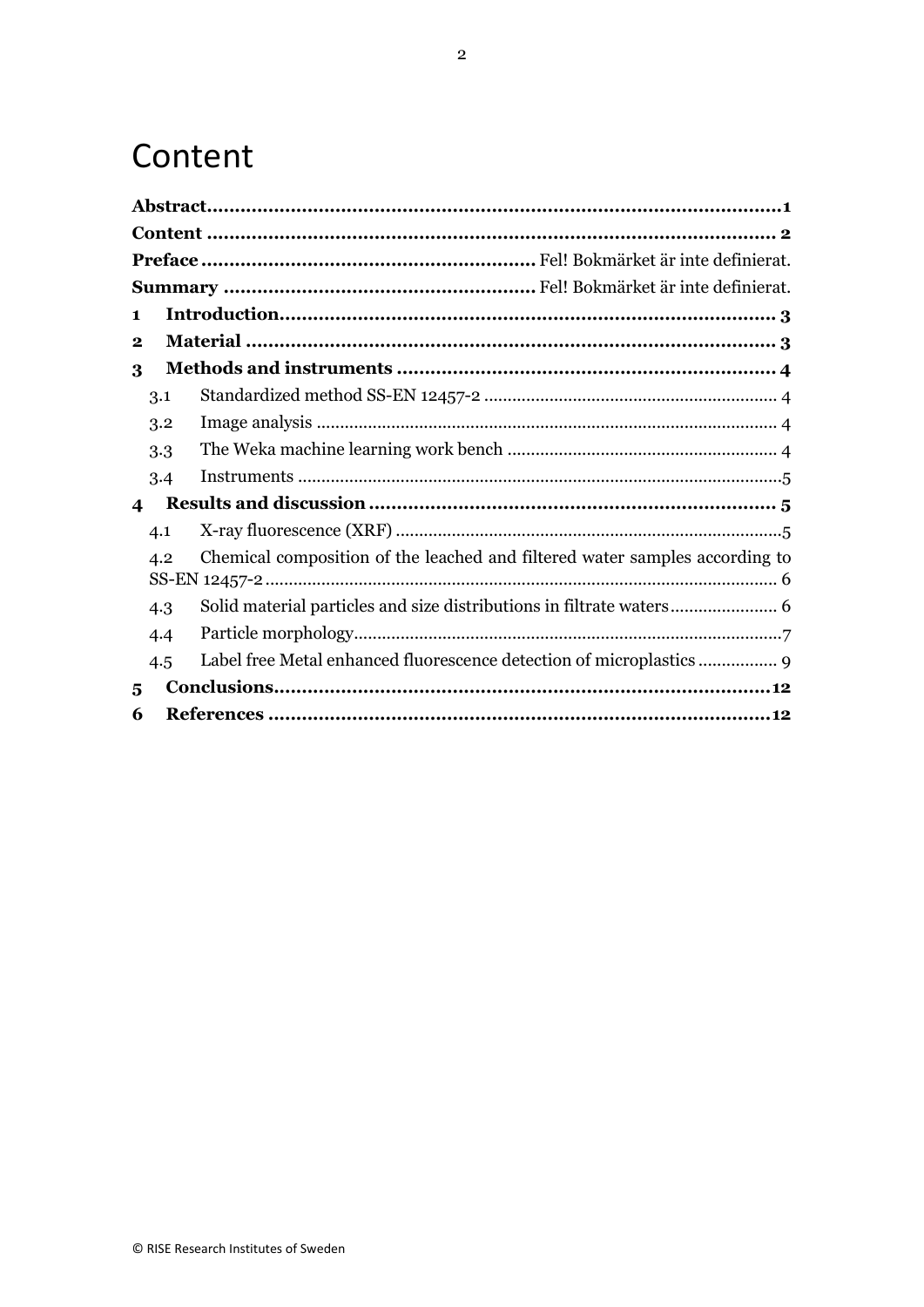## 1 Introduction

Plastics and composite materials are widely used today due to their unique properties gaining market size.1-3 Thermoplastics and thermosets are two different branches in this material group. Thermoplastics such as plastic bags are the most common plastic type and are the cause of today's big garbage dumps in the world's oceans.4-7 Thermosets are found to a lesser extent throughout the world, but are expected to have a growing waste mountain in a near future due to an increasing use in for example airplanes, cars and wind turbines.3,8,9 Fibre reinforced composites have excellent strength to weight properties, do not rust and have the ability to tailor properties to different applications.<sup>3,8,9</sup> Therefore, the market for fibre reinforced composites is expected to grow in many different market segments despite some risk of negative environmental consequences and challenging recycling.<sup>9</sup> It is therefore of utmost importance to ensure that the environmental impact is minimized or absent when using these materials.<sup>9</sup> The project therefore aims to investigate whether external influences such as UV light, abrasion, leaching can produce micro / nanoplastics. As already mentioned, the thermoplastics is already identified as a source of microplastics in the oceans and therefore the project will focus in particular on thermosetting plastic composites in different environments such as saltwater, water and sediment. This to find out if it is better to equally bad to use thermoset composites over thermoplastics in marine applications. For this initial short study two water types, MilliQ and seawater, and no pre-treatment and 72 h of freezing at - 45 oC (potential to make the polymer brittle).<sup>10</sup>

Thermal aging behaviour of composites is of special interest because of their expanding use for structural applications where increased temperatures are common environmental conditions. Sometimes a sudden increase in temperature may be quickly followed by a sudden decrease in the temperature. There are significant chemical and structural changes in the fibre reinforced epoxy matrix composite, especially in the epoxy matrix networks, which take place during thermal aging. Delamination and micro-cracking are some of the most frequently observed damaging phenomena that may develop in polymer composites exposed to cryogenic temperatures (lowtemperature conditions). It is important to understand the aging mechanism of polymer composites for their use in thermal aging environments or freeze/thaw environments. The mechanical behaviour of composites depends on the ability of the interface to transfer stress from the matrix to the reinforcement fiber.<sup>10</sup>

# 2 Material

For this study two different types of glass fibre reinforced polymers were selected, one with epoxy and one with polyester. The epoxy used was Huntsman Araldite LY 1564 / Aradur 22962. The polyester used was Polynt POLYLITE PO-4602. The material was selected as relevant composites to be used in applications with challenging environment. The plates were manufactured by vacuum infusion and cured according to supplier recommendation. Pictures of one of each sample can be seen in [Figure 1.](#page-5-0)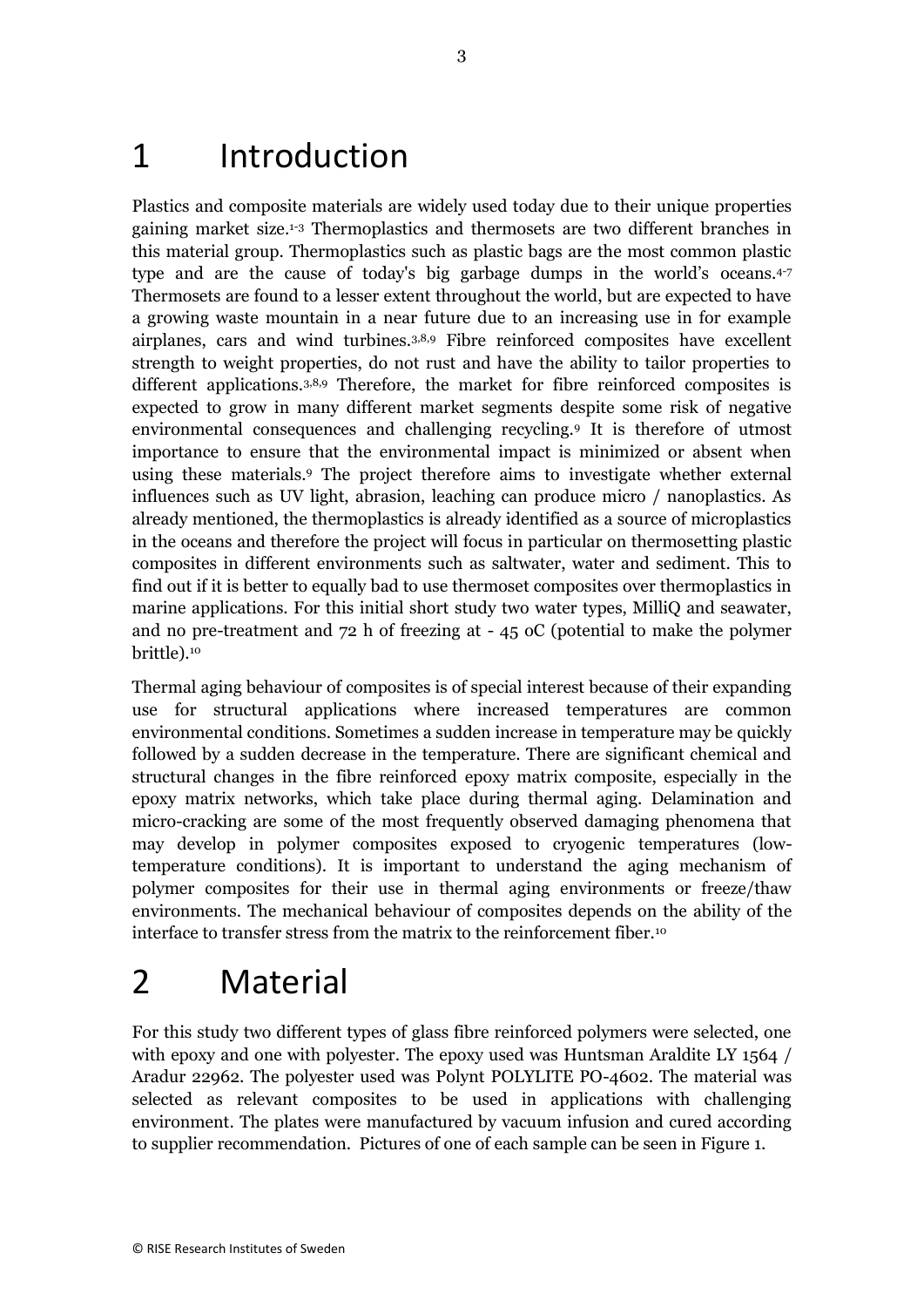

<span id="page-5-0"></span>Figure 1. Pictures of two of the studied reinforced plastic sample samples. Polyester on the right and epoxy on the left.

# 3 Methods and instruments

### 3.1 Standardized method SS-EN 12457-2

This Swedish Standard consists of the English version of the International standard EN 12457-2:2002, Characterization of waste – Leaching – Compliance test for leaching of granular waste materials and sludges – Part 2: One stage batch test at a liquid to solid ratio of 10 l/kg for materials with particle size below 4 mm (without or with size reduction).<sup>19</sup>

### 3.2 Image analysis

ImageJ image analysis software from National Institute of Health (NIH)20 was used with pre-defined functions for particle analysis and particle size distributions.

### 3.3 The Weka machine learning work bench

The use of artificial intelligence based machine learning algorithms was briefly tested with the openly accessed Weka machine learning work bench.<sup>21, 22</sup> So far initial classification of the different sample types has been performed with promising results. This will be further assessed, and the results will be included in the up-coming article.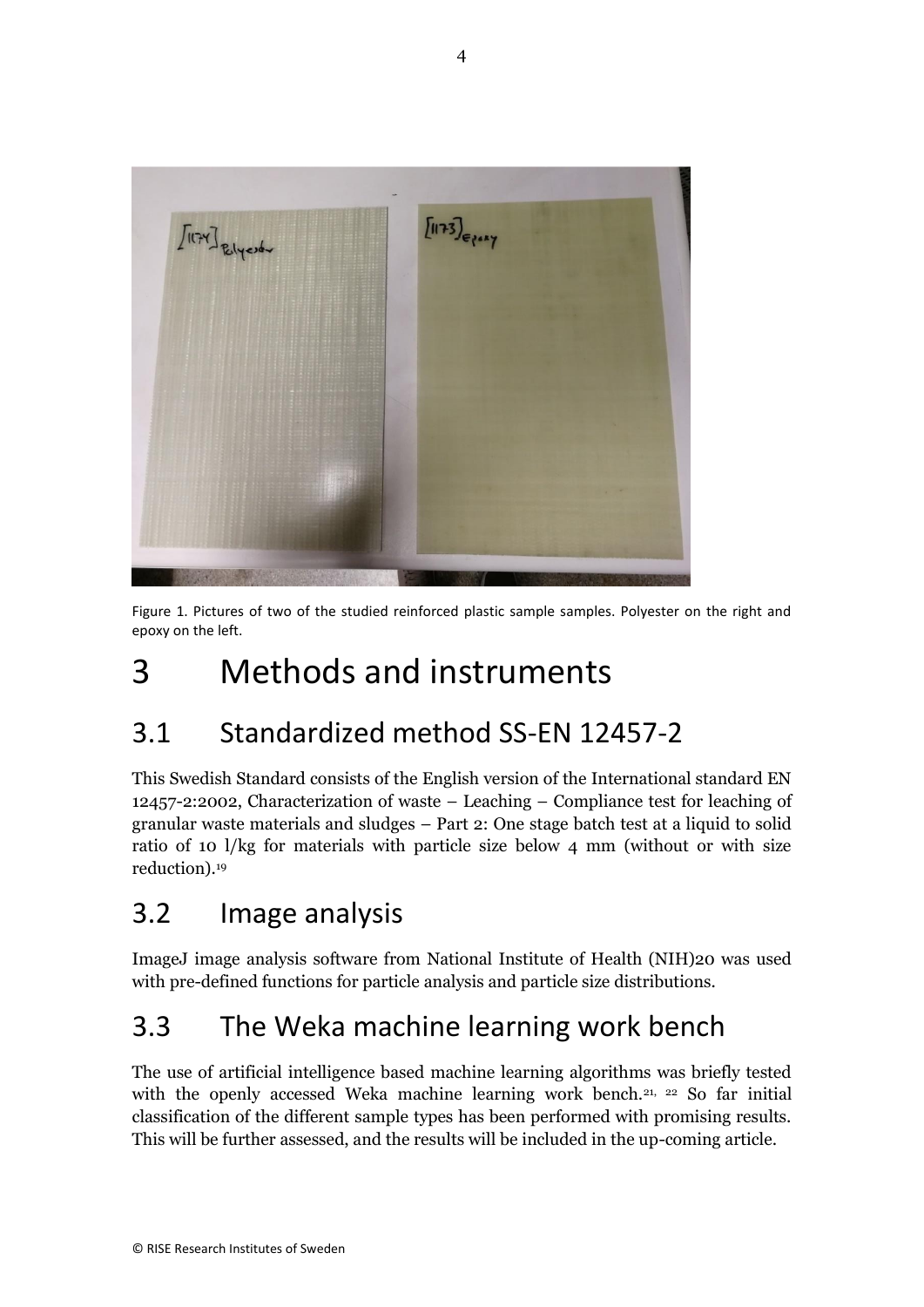#### 3.4 Instruments

Scanning electron microscopy (SEM); Zeiss Supra 40VP (Oxford Instruments)

Microscopy; Olympus BX63 with camera Olympus DP72 and lightsource X-cite Series 120PC

ICP – OES; Agilent 5110 ICP-OES

ICP – MS; Thermo Finnegan

XRF; Thermo Scientific Niton XL3t Gold

Ion Chromatography; Metrohm 930 Compact IC Flex

pH meter; Denver Instrument model 20 pH/conductivity meter

Conductivity; Knick Konduktometer 703

TDS; Heraeus Instruments oven D-6450 Hanau Type UT 6060, Scale Mettler Toledo AB135-S/FACT

TOF-SIMS; IONTOF GmbH

## 4 Results and discussion

### 4.1 X-ray fluorescence (XRF)

An initial XRF analysis of the composites shows that both contain approximately 1500 ppm Fe, 50 ppm Ni, 20 ppm Pb, 200 ppm Ba and high 7-10% Ca. One of four measurements on the epoxy plastic also showed 9.3 ppm of arsenic. The epoxy resin also shows 1000 ppm Cl. XRF is a semi-quantitative method so the values cannot be taken too accurately. The samples were further treated according to standardized method SS-EN 12457-2. To motivate the use of this method, normally applied on mixed waste from for example landfills. Specifically for these samples, the fact is that glass fibre reinforced polymers are extremely difficult to recycle and not really suitable for any energy conservation purpose (e.g. burn to get heat) due to the high content of glass. Therefore, GFRP materials commonly ends up in landfills. As the samples were large solid sheets the samples were cut to pieces and further crushed to fulfil the requirements of the method (95 % particle size below  $d = 5$  mm). After which some samples were stored in a freezer for 72 h, and all samples were leached for 24 h in different types of water. Samples were decanted and filtered (on Cellulose acetate filters with pore size  $0.45 \mu m$ ). On the filters mostly glass fibres were collected. The filtered water samples were further analysed with a number of techniques and methods, instruments and results are described below.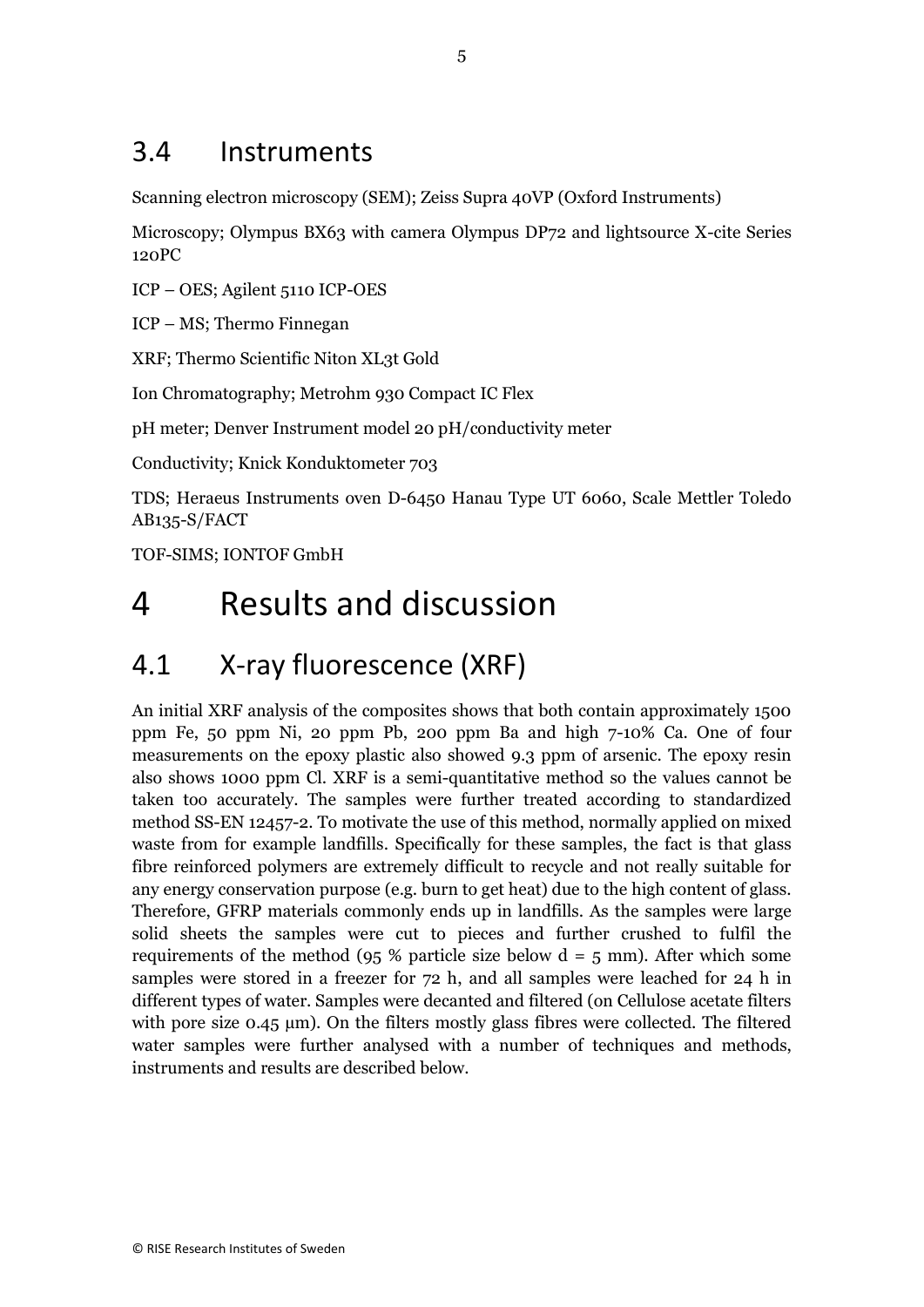## 4.2 Chemical composition of the leached and filtered water samples according to SS-EN 12457-2

Chemical environmental loads of the samples were investigated in accordance with the standardized method (all results are displayed in table 1). Conductivity showed a decrease for the seawater samples on the order 20 and 30 µS/cm for epoxy and polyester, respectively. For the MilliQ water samples the polyester showed an increase from 1.2 to 52.81  $\mu$ S/cm, and the epoxy increased to 32.82  $\mu$ s/cm. The pH measurements showed that the epoxy increased pH significantly in MilliQ water and somewhat in seawater, and more in the frozen samples. The polyester increased pH a little in MilliQ and decreased pH quite a bit in seawater (even more for the frozen sample). These results indicate that freezing may have had an impact on the samples.

ICP-OES and ICP-MS demonstrated some leaching of the tested elements. See table 1 for all detected elements. In brief, there were some aluminium in epoxy and none in polyester. More Cobalt (about 0.5 ppm) in all polyester water samples and close to zero in epoxy. More Hg in epoxy than polyester. Again, the epoxy showed small tendency to have arsenic within.

Ion chromatography was performed to test for anionic species such as nutrients and sulphate. Polyester released significant amounts of phosphate (10 times more than epoxy in MilliQ water). Both polymers leached some sulphate as indicated by the MilliQ water samples.

# 4.3 Solid material particles and size distributions in filtrate waters

Total solid material (TDS) was determined in the MilliQ water samples showing 39 and 97 mg/kg in the epoxy and polyester, respectively. 8 mg/kg leached water was also found in the blank MilliQ sample (which was also verified in e.g. SEM images). Hence, 31 and 89 mg/kg may be more accurate to consider as the contribution from the reinforced polymer samples, i.e. about 3 times more from polyester over epoxy. Microscope imaging demonstrated overall larger particles in the epoxy leached in MilliQ water and more particles from polyester [\(Figure 2\)](#page-8-0). By particle analysis in ImageJ the number of particles and size distributions was determined. Six microscopy images (3 for each material) were used to calculate particle numbers [\(Figure 3\)](#page-8-1). The number of particles was determined to 12289 ( $\pm$  3883, n = 3) and 49133 ( $\pm$ 6637, n = 3) per millilitre for epoxy and polyester, respectively. Particle size, defined as the Feret diameter, and distributions was and determined to 1.9 ( $\pm$  0.4, n = 3) and 1.2 ( $\pm$  0.1, n = 3) µm for epoxy and polyester, respectively. Surface coverage of particles was 1.62 %  $(\pm 0.20, n = 3)$  and 2.73 %  $(\pm 0.24, n = 3)$  for epoxy and polyester, respectively. This correlates well with previously mentioned TDS measurements as when transforming  $2D - 3D$  percentages become 2.1 (range 1.7 – 2.5) and 4.5 (3.9 – 5.1), i.e. factor 2.87 (89/31) will fit in the intervals.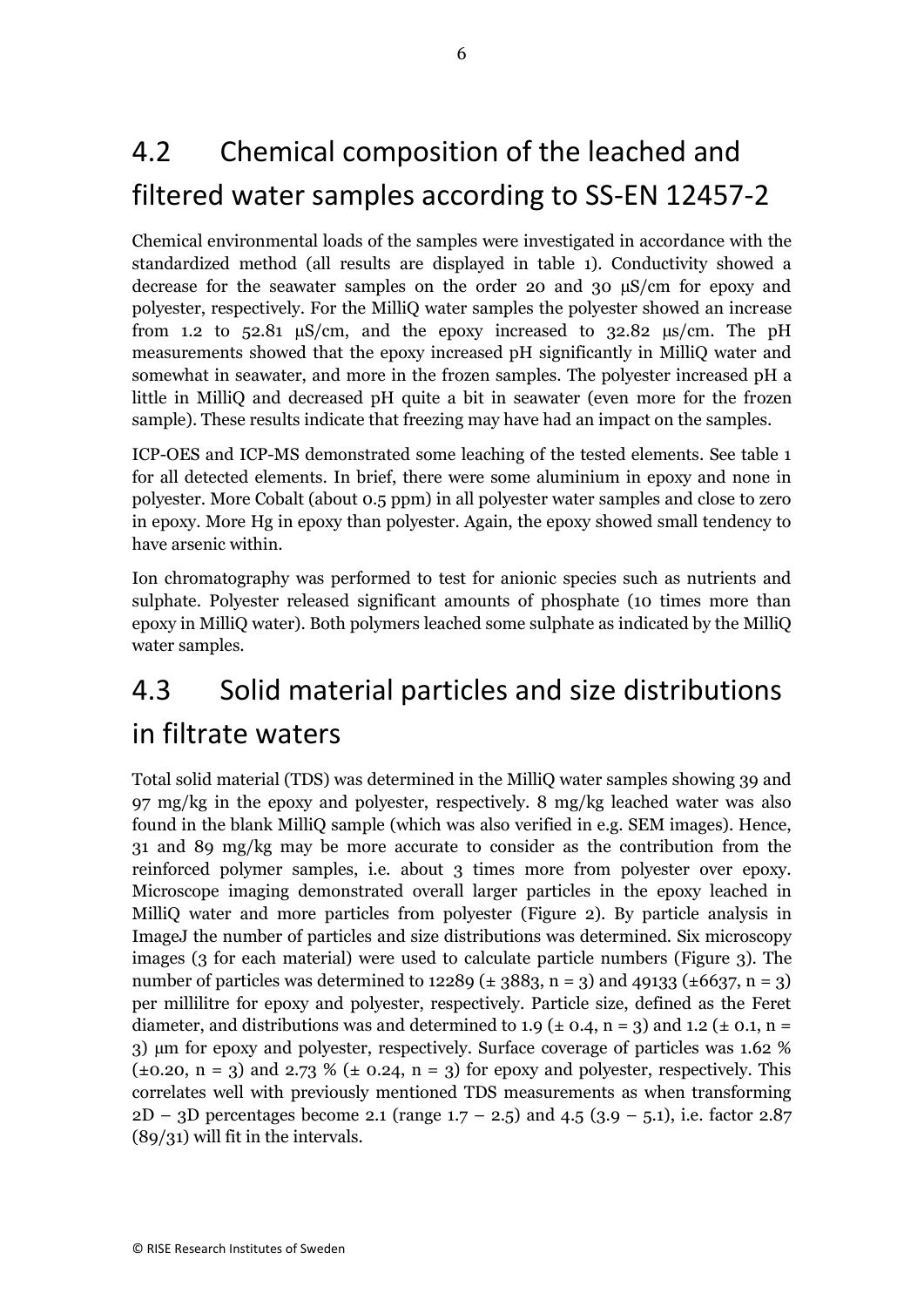

<span id="page-8-0"></span>Figure 2. To the left: Microscopy images of filtrate of samples leached in MilliQ water (according to the standardized method SS-EN 12457-2). Scalebars are 10x1 µm in size. Center: Thresholded images and overlay masks, particle analysis performed in ImageJ. Right: Particle Feret diameter distribution in pixels, one pixel equals 0.1 µm, i.e. the mean values are roughly 1.6 and 1.1 µm.



<span id="page-8-1"></span>Figure 3. Feret diameter distribution in pixels for six microscopy images, epoxy on the upper row and polyester on the lower row.

#### 4.4 Particle morphology

Scanning electron microscopy was used to see fine structures in the polymeric materials particle morphology [\(Figure 4](#page-9-0)– [Figure 6\)](#page-10-0). Overall, the polyester samples tended to demonstrate smaller particles.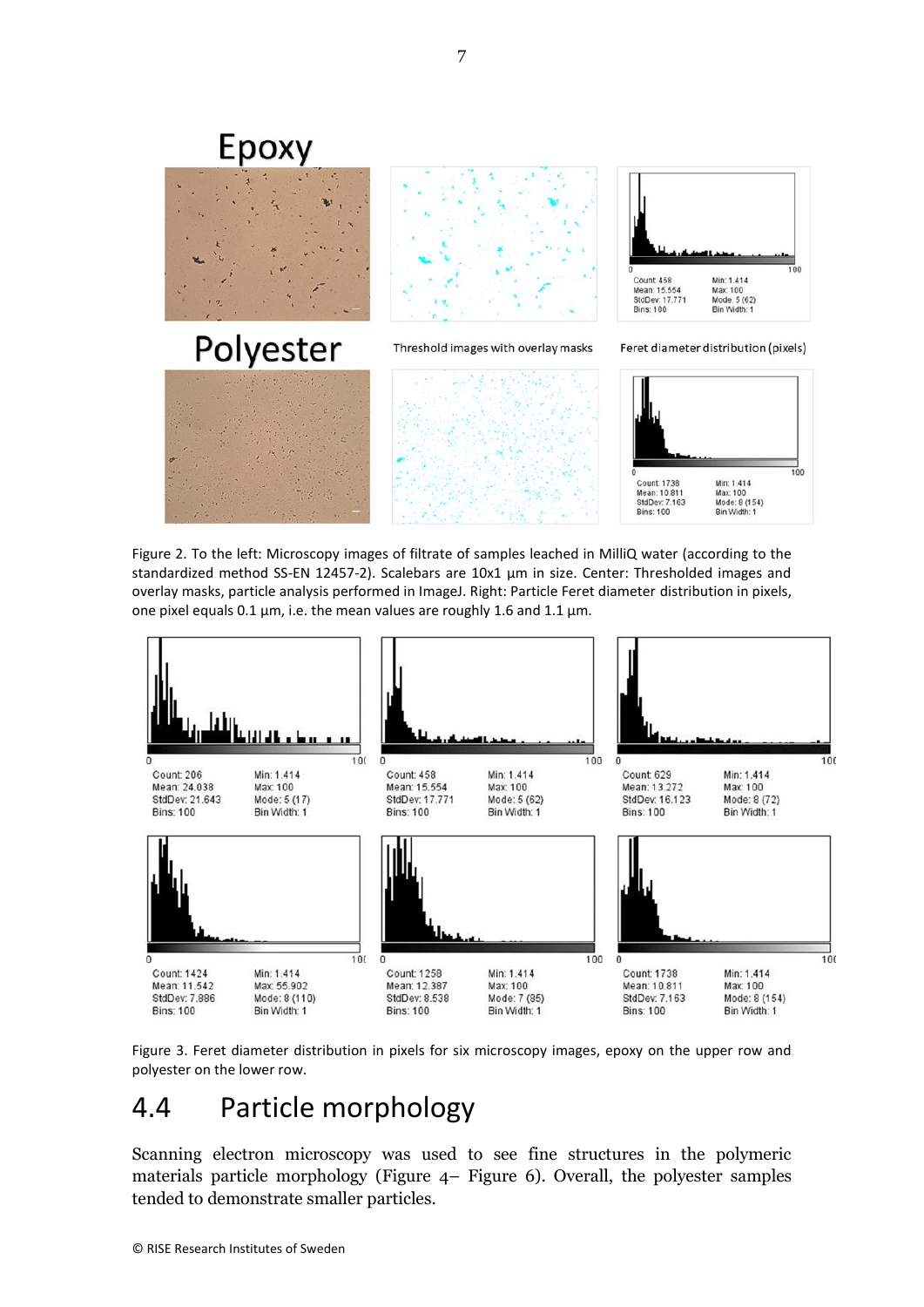

<span id="page-9-0"></span>Figure 4. Scanning electron microscopy images on the plastic samples leached in MilliQ water according to the standardized method SS-EN 12457-2.



Figure 5. Scanning electron microscopy images on the plastic samples leached in MilliQ water according to the standardized method SS-EN 12457-2.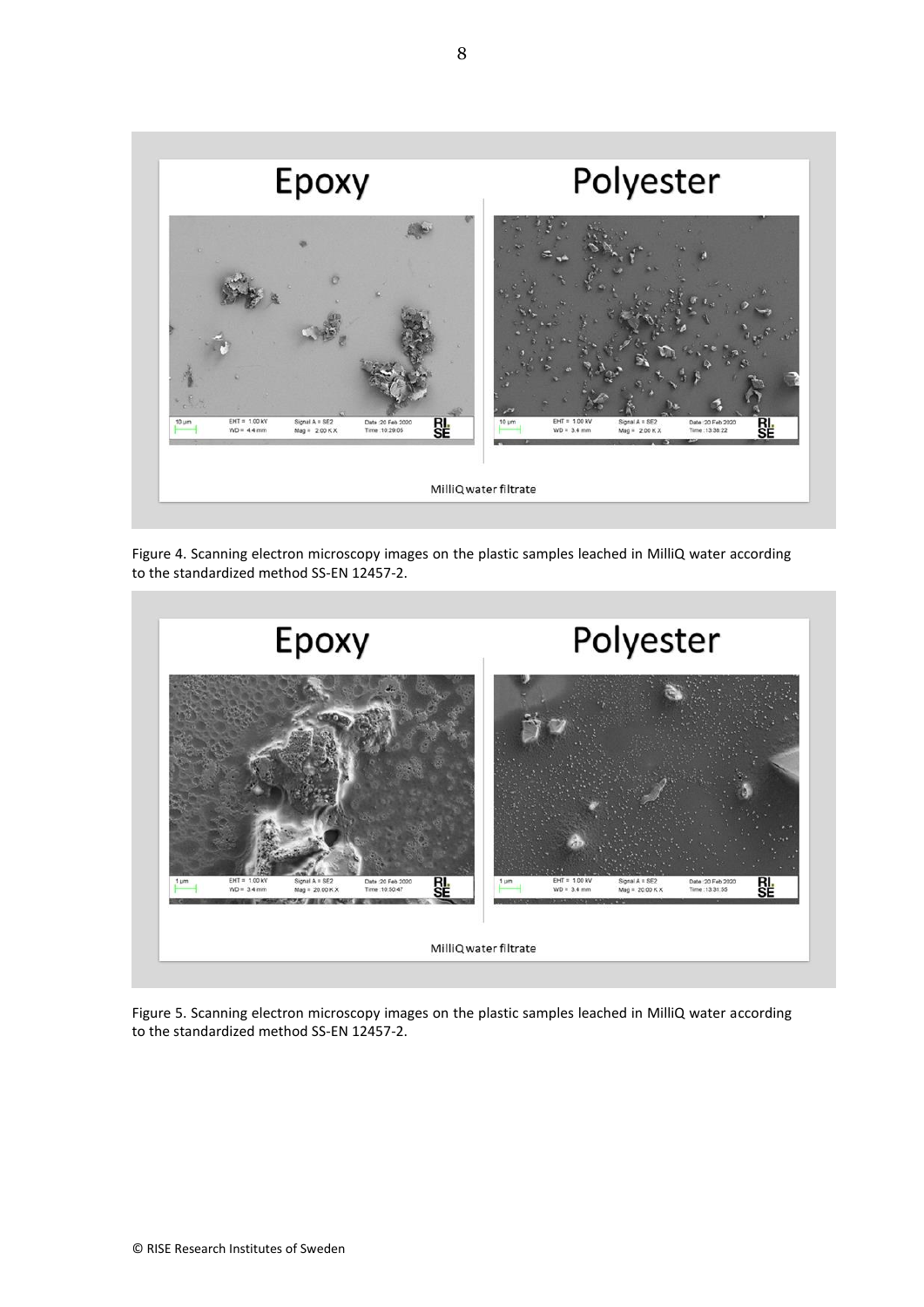

Sea water filtrate

<span id="page-10-0"></span>Figure 6. Scanning electron microscopy images on the plastic samples leached in Sea water according to the standardized method SS-EN 12457-2.

### 4.5 Label free Metal enhanced fluorescence detection of microplastics

Silver nanoparticle substrates were tested as an analytical tool to detect the microplastics in a fluorescence microscope. This Metal-enhanced fluorescence method utilized previously developed silver nanopillar SERS substrates, <sup>11</sup> that can be bought commercially as of recently,<sup>12</sup> demonstrating a general purpose of this method.

Benefits of the substrates:

1) The substrates are contaminant free after being prepared and sealed in clean-room facilities.<sup>11, 13</sup>

2) The substrates have a superhydrophobic and high adhesion surface keeping droplet imprint on the surface to minimum size and generating maximum evaporation concentration increase.14, 15

3) The substrates possess plasmonic properties which likely are able to provide fluorescence enhancement on the order  $10 - 1000$  times.<sup>16, 17</sup>

Considering the solid material found in the leached water samples 39 and 97 mg/kg in epoxy and polyester, respectively., as being 100 % from the composites (to have a not too low estimation). Then for the epoxy sample a 2 µl droplet pipetted onto one of these goldnanopillar substrates will be a total amount of 78 ng epoxy loaded on the substrate. For the fluorescence image in Fig. 7, where there are 33313 fluorescent pixels the 78 ng can be considered to be distributed among them (i.e. about 2 pg per pixel). From noise levels (blank sample or dark spot in the same image, histograms [Figure 7\)](#page-11-0) and slope to the average fluorescence of the particles (right histogram [Figure 7\)](#page-11-0) a limit of detection (LOD) can be estimated (standard approximation 3\*STDzero/slope).18 In this case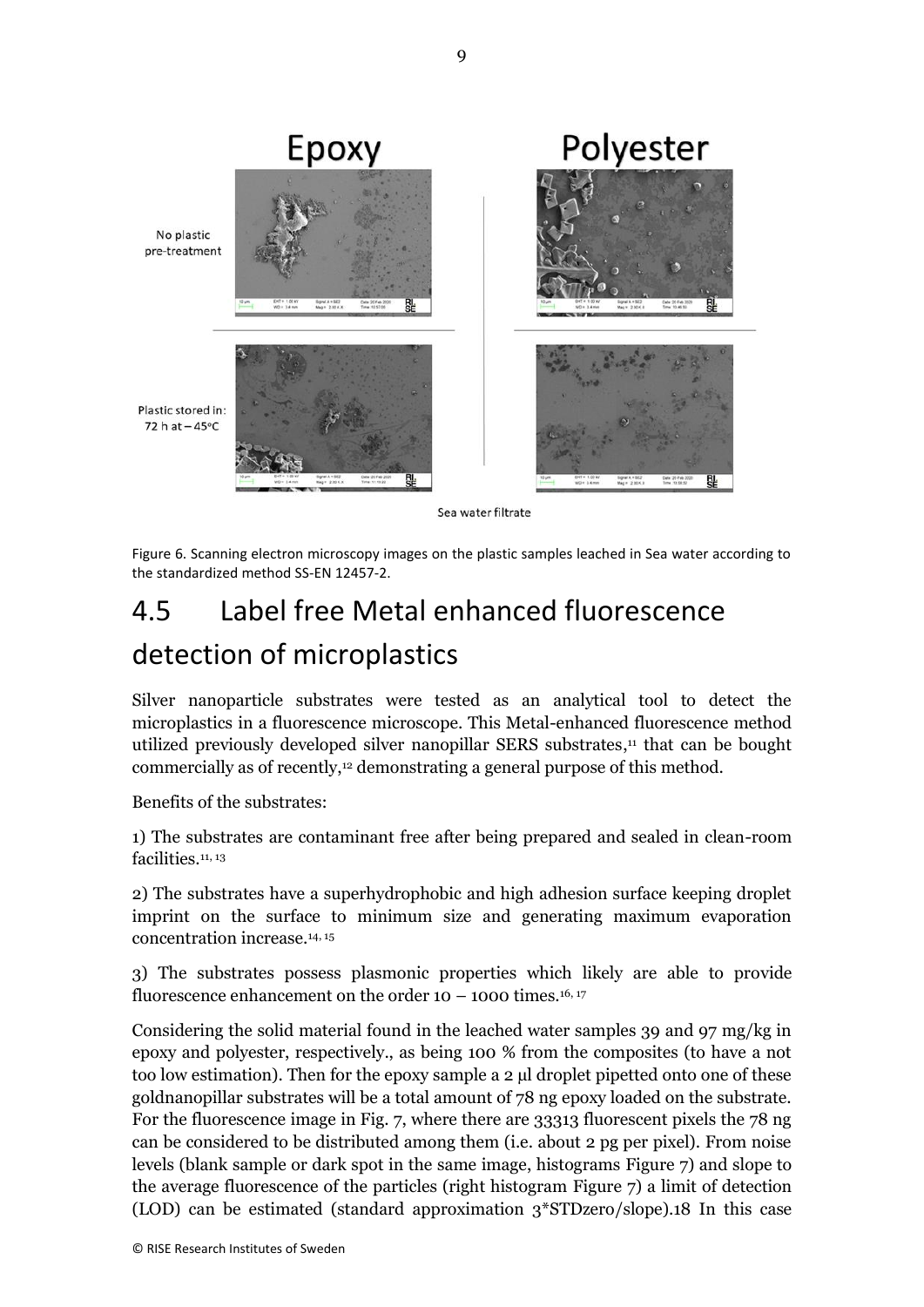LOD was calculated to 47 and 42 fg, from the two different blanks. The limit of detection can here easily be improved by zooming in [\(Figure 8\)](#page-11-1), however, for this image we have no "true" estimation of the total sample load in the image. As a simple approximation the LOD should improve inversely proportional to the magnification, i.e. here  $5x - 20x \rightarrow$  LOD improves to the neighbourhood of 10 fg.



<span id="page-11-0"></span>Figure 7. Microscopy image of the evaporated epoxy water sample droplet (upper left, 5x objective). Fluorescence image (excitation 365 nm and long pass RGB emission). Lower images and histograms displays the data used for Limit of detection (LOD)18 determination, which was estimated to  $42 - 47$  fg.



<span id="page-11-1"></span>Figure 8. Fluorescence image of with a 20x objective of the evaporated epoxy water sample. Limit of detection (LOD)<sup>18</sup> was estimated to 10 – 12 fg, which correlates well with the estimation on the 5x objective fluorescence image (Fig. 7).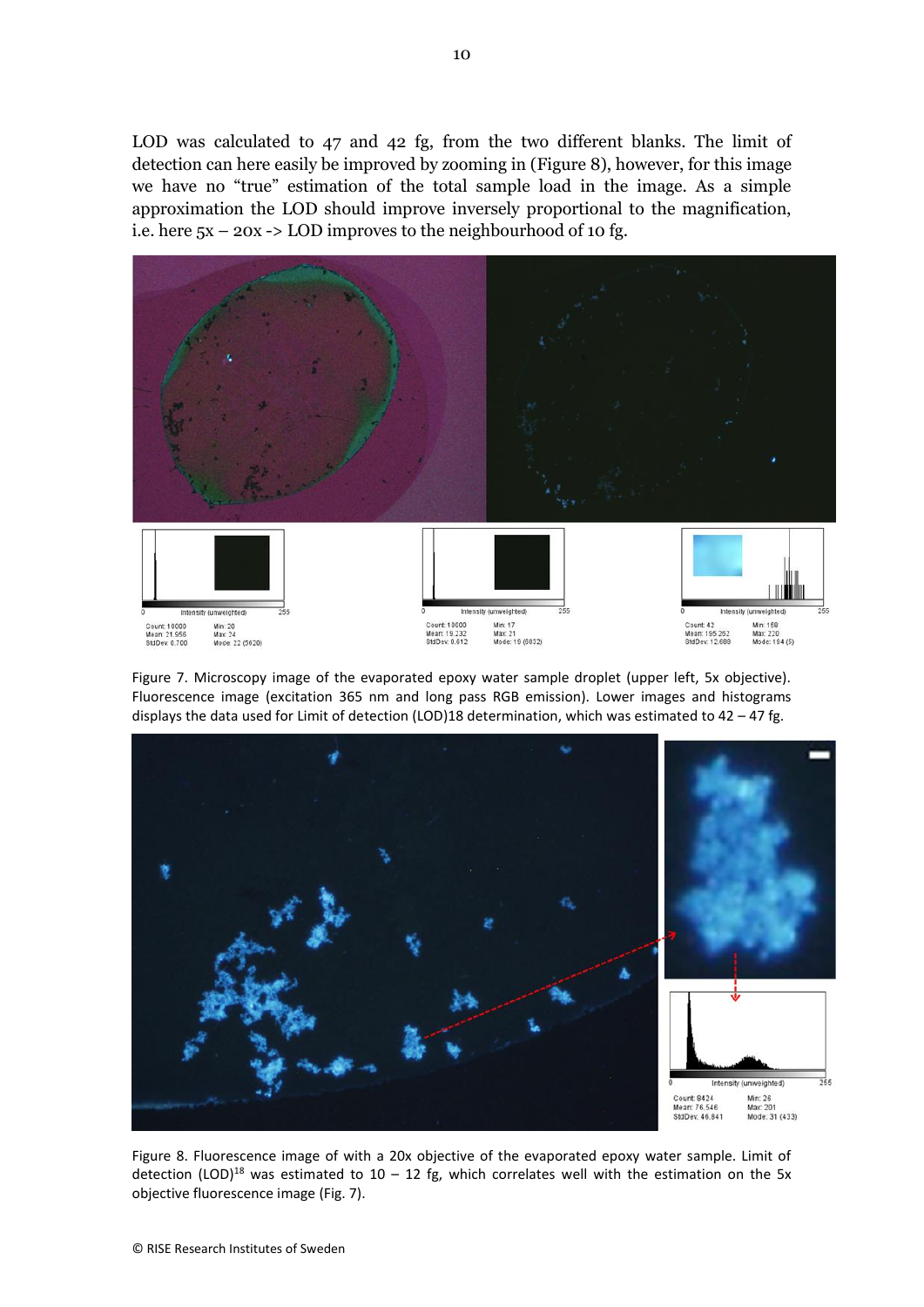| <b>Sample</b>      | $\mathbf{1}$ | $\overline{2}$ | 3      | 4            | 5         | 6         | 11           | 12                  |
|--------------------|--------------|----------------|--------|--------------|-----------|-----------|--------------|---------------------|
| Plastic            | Epoxy        | Epoxy          | Epoxy  | Polyester    | Polyester | Polyester | <b>Blank</b> | <b>Blank</b>        |
| Watertype          | MilliQ       | Sea            | Sea    | MilliQ       | Sea       | Sea       | MilliQ       | Sea                 |
| Treatment          | No           | No             | Freeze | No           | No        | Freeze    | No           | No                  |
| Parameter          |              |                |        |              |           |           |              |                     |
| Cond. $(\mu S/cm)$ | 32.82        | 10850          | 10850  | 52.81        | 10840     | 10840     | 1.2          | 10870               |
| pH                 | 8.25         | 7.82           | 8.06   | 5.80         | 6.79      | 6.63      | 5.55         | 7.48                |
| Hg (ppb)           | 0.067        | 0.041          | 0.049  | 0.025        | 0.020     | 0.018     | 0.005        | 0.004               |
| As (ppm)           | 0            | 0.007          | 0.012  | 0            | 0         | 0         | 0            | 0.005               |
| Co (ppm)           | 0.001        | 0.004          | 0.001  | 0.420        | 0.454     | 0.468     | 0            | 0                   |
| Cu (ppm)           | 0            | 0.003          | 0.006  | 0.016        | 0.022     | 0.02      | 0            | 0                   |
| Mo (ppm)           | 0.002        | 0.005          | 0.002  | 0            | 0.003     | 0.001     | 0            | 0                   |
| Ni (ppm)           | 0            | 0.003          | 0.003  | 0.007        | 0.007     | 0.007     | 0            | 0.003               |
| Zn (ppm)           | 0.002        | 0.043          | 0.038  | 0.089        | 0.084     | 0.066     | 0            | 0                   |
| Al (ppm)           | 3.57         | 0.630          | 0.900  | 0            | 0         | 0         | 0            | 0                   |
| B (ppm)            | 0.32         | 0.88           | 0.86   | 0.69         | 1.05      | 0.96      | 0            | $\mathsf{O}\xspace$ |
| Ca (ppm)           | 4.56         | 69.05          | 70.57  | 7.72         | 71.85     | 71.18     | 0            | 64.01               |
| Mg (ppm)           | 0.37         | 187            | 189    | 0.85         | 193       | 185       | 0            | 188                 |
| Na (ppm)           | 0.33         | 33.35          | 33.91  | 0.3          | 30.42     | 31.79     | 0            | 31.52               |
| Si (ppm)           | 0.71         | 3.64           | 3.71   | 1.59         | 4.29      | 4.22      | 0            | 3.84                |
| PO4 (mg/L)         | 0.18         | 0.00           | 0.00   | 1.79         | 1.44      | 1.23      | 0.02         | 0.00                |
| NO3 (mg/L)         | 0.04         | 1.45           | 0.99   | 0.08         | 1.53      | 1.57      | 0            | 1.41                |
| SO4 (mg/L)         | 0.58         | 358            | 354    | 0.39         | 374       | 370       | 0.05         | 370                 |
| Br(mg/L)           | $\mathbf 0$  | 9.71           | 9.55   | $\mathbf{O}$ | 9.91      | 9.80      | 0.04         | 9.52                |
| Cl(mg/L)           | 0.25         | 355            | 356    | 0.06         | 357       | 353       | 0.07         | 352                 |
| F(mg/L)            | 0.15         | 0.71           | 0.63   | 0.17         | 0.19      | 0.18      | 0.00         | 0.54                |
| TDS (mg/kg)        | 39           | 39             | 39     | 97           | 97        | 97        | 8            | 8                   |
| Part. Feret d (µm) | 1.9          | 1.9            | 1.9    | 1.2          | 1.2       | 1.2       | 0            | 0                   |
| Part. Area%        | 1.62         | 1.62           | 1.62   | 2.73         | 2.73      | 2.73      | 0            | 0                   |
| N particles/ml     | 12289        | 12289          | 12289  | 49133        | 49133     | 49133     | 0            | 0                   |

Table 1. Measurement data from filtered leached sample waters (according to a standardized method for waste materials: SS-EN 12457-2).\*

\* Pb, Cd, Sb, Cr, Fe, Ba, Be, Bi, Se, Sn, Tl, V, Ba, Ag, Li < Below limit of detection for all samples.

 $\mathbf{r}$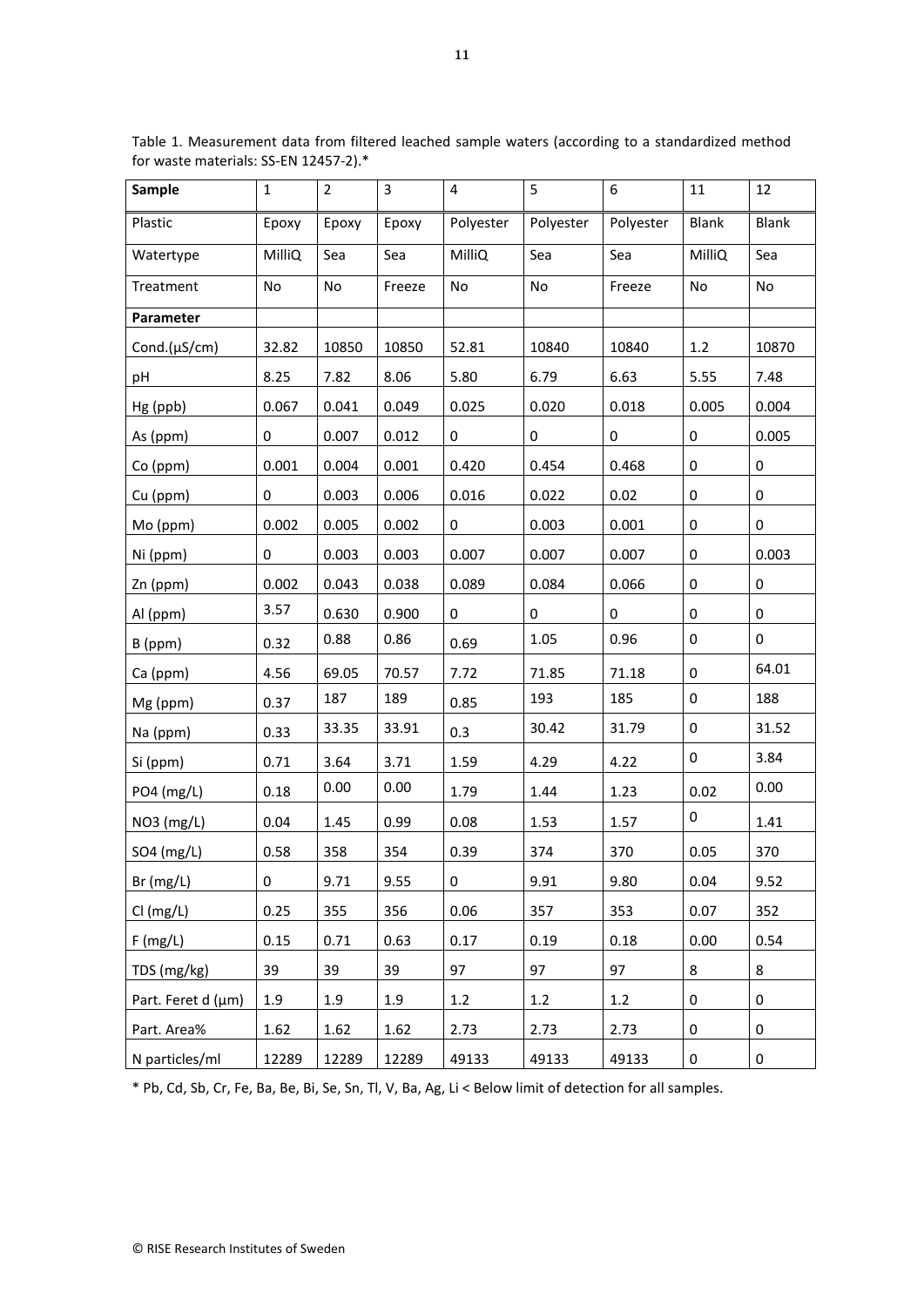## 5 Conclusions

The risk of emitting micro- and nano plastics from glass fibre reinforced epoxy and polyester has been investigated. The investigation methods were grounded in standardized method SS-EN 12457-2 for waste particulate materials and its filtrate measurement methods. Additionally, different microscopy techniques were used to characterize the materials. The results demonstrate that the tested reinforced polymers can be a source of microplastics. The number of particles was determined to 12289  $(±$  $3883$ , n = 3) and  $49133$  ( $\pm 6637$ , n = 3) per millilitre for epoxy and polyester, respectively. Particle size, defined as the Feret diameter, and distributions was and determined to 1.9 ( $\pm$  0.4, n = 3) and 1.2 ( $\pm$  0.1, n = 3) µm for epoxy and polyester, respectively. Surface coverage of particles was 1.62 % ( $\pm$ 0.20, n = 3) and 2.73 % ( $\pm$ 0.24,  $n = 3$ ) for epoxy and polyester, respectively. Which also confirms the solid material found in the leached water samples 39 and 97 mg/kg in epoxy and polyester, respectively. In conclusion, these particle results indicate that the polyester based material tends to generate not only more material overall, but also larger number of particles that are on average 40 % smaller. Other not insignificant environmental loads may be phosphate from the polyester and small amounts of As/Hg from the epoxy.

Future research of interest for us would be to further assess the Weka machine learning work bench to develop a complete standardized concept, possibly including more parameters of interest, for accurate classification of reinforced polymers for future regulations.

## 6 References

- 1. Rahimi, A.; García, J. M., Chemical recycling of waste plastics for new materials production. *Nature Reviews Chemistry* **2017,** *1* (6), 0046.
- 2. Bläsing, M.; Amelung, W., Plastics in soil: Analytical methods and possible sources. *Science of The Total Environment* **2018,** *612*, 422-435.
- 3. Soutis, C., Carbon fiber reinforced plastics in aircraft construction. *Materials Science and Engineering: A* **2005,** *412* (1), 171-176.
- 4. Moore, C. J., Synthetic polymers in the marine environment: A rapidly increasing, longterm threat. *Environmental Research* **2008,** *108* (2), 131-139.
- 5. Lebreton, L. C. M.; van der Zwet, J.; Damsteeg, J.-W.; Slat, B.; Andrady, A.; Reisser, J., River plastic emissions to the world's oceans. *Nature Communications* **2017,** *8* (1), 15611.
- 6. Law, K. L., Plastics in the Marine Environment. *Annual Review of Marine Science* **2017,** *9* (1), 205-229.
- 7. Garcia, J. M.; Robertson, M. L., The future of plastics recycling. *Science* **2017,** *358* (6365), 870.
- 8. Herzog, D.; Schmidt-Lehr, M.; Oberlander, M.; Canisius, M.; Radek, M.; Emmelmann, C., Laser cutting of carbon fibre reinforced plastics of high thickness. *Materials & Design*  **2016,** *92*, 742-749.
- 9. Jensen, J. P.; Skelton, K., Wind turbine blade recycling: Experiences, challenges and possibilities in a circular economy. *Renewable and Sustainable Energy Reviews* **2018,** *97*, 165-176.
- 10. Sen, T.; Rai, R. N.; Paul, A., Damage and Degradability Study of Pretreated Natural Fiber-Reinforced Polymers Composites and Its Comparative Analysis with Artificial Fiber-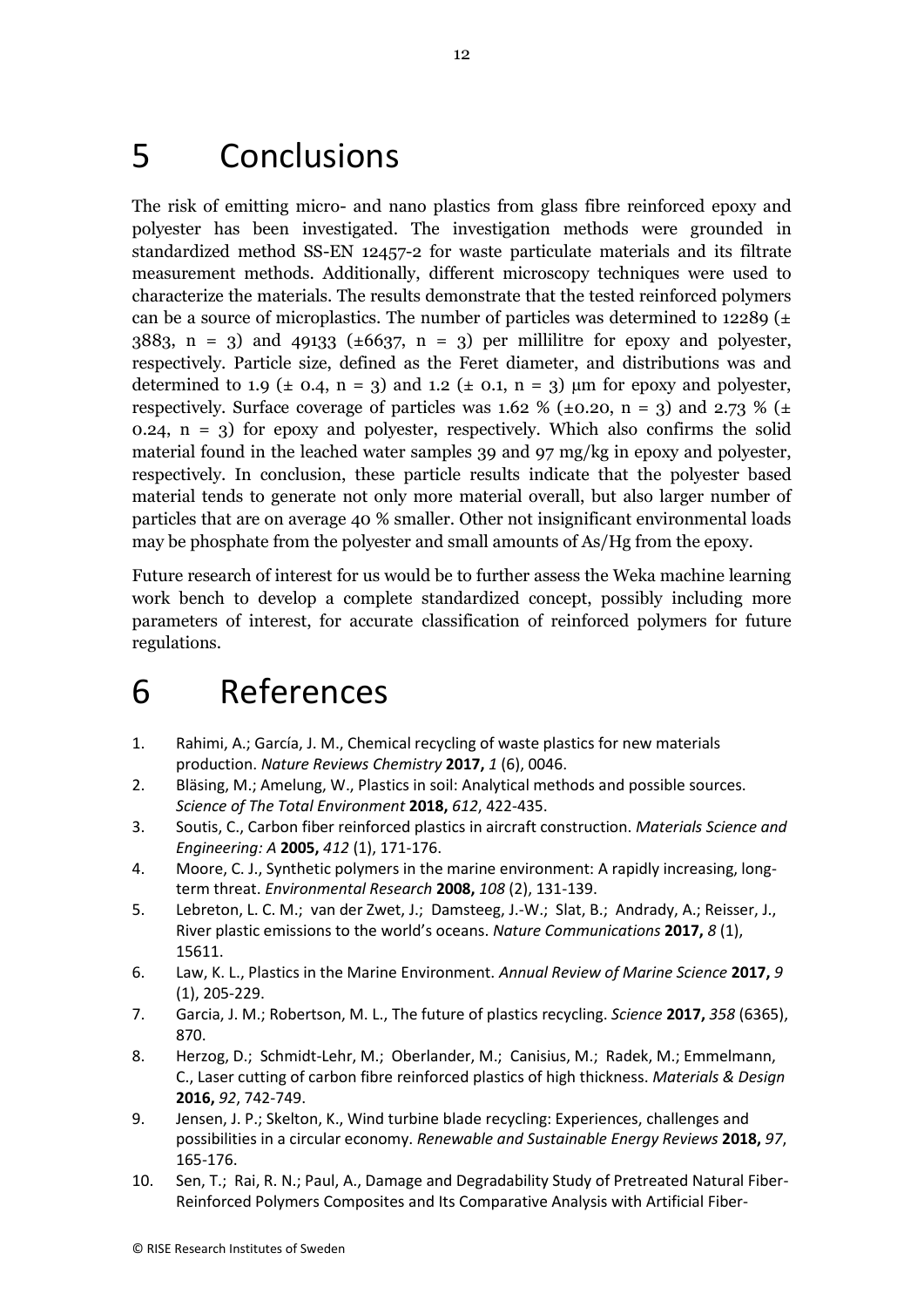Reinforced Polymers Composites. In *Reference Module in Materials Science and Materials Engineering*, Elsevier: 2016.

- 11. Wu, K.; Rindzevicius, T.; Schmidt, M. S.; Mogensen, K. B.; Hakonen, A.; Boisen, A., Wafer-Scale Leaning Silver Nanopillars for Molecular Detection at Ultra-Low Concentrations. *The Journal of Physical Chemistry C* **2015,** *119* (4), 2053-2062.
- 12. Hakonen, A.; Wu, K.; Stenbæk Schmidt, M.; Andersson, P. O.; Boisen, A.; Rindzevicius, T., Detecting forensic substances using commercially available SERS substrates and handheld Raman spectrometers. *Talanta* **2018,** *189*, 649-652.
- 13. Juhlin, L.; Mikaelsson, T.; Hakonen, A.; Schmidt, M. S.; Rindzevicius, T.; Boisen, A.; Käll, M.; Andersson, P. O., Selective surface-enhanced Raman scattering detection of Tabun, VX and Cyclosarin nerve agents using 4-pyridine amide oxime functionalized gold nanopillars. *Talanta* **2020,** *211*, 120721.
- 14. Hakonen, A.; Rindzevicius, T.; Schmidt, M. S.; Andersson, P. O.; Juhlin, L.; Svedendahl, M.; Boisen, A.; Käll, M., Detection of nerve gases using surface-enhanced Raman scattering substrates with high droplet adhesion. *Nanoscale* **2016,** *8* (3), 1305-1308.
- 15. Hakonen, A.; Wang, F.; Andersson, P. O.; Wingfors, H.; Rindzevicius, T.; Schmidt, M. S.; Soma, V. R.; Xu, S.; Li, Y.; Boisen, A.; Wu, H., Hand-Held Femtogram Detection of Hazardous Picric Acid with Hydrophobic Ag Nanopillar SERS Substrates and Mechanism of Elasto-Capillarity. *ACS Sensors* **2017,** *2* (2), 198-202.
- 16. Lakowicz, J. R., Radiative decay engineering 5: metal-enhanced fluorescence and plasmon emission. *Anal Biochem* **2005,** *337* (2), 171-194.
- 17. Hakonen, A., Plasmon Enhancement and Surface Wave Quenching for Phase Ratiometry in Coextraction-Based Fluorosensors. *Analytical Chemistry* **2009,** *81* (11), 4555-4559.
- 18. Wilkinson, A. D. M. a. A., IUPAC limit of detection. In *IUPAC. Compendium of Chemical Terminology, 2nd ed. (the "Gold Book")*, Oxford, 1997; pp Orange Book, 2nd ed., p. 5.
- 19. Zandi, M.; Russell, N.; Edyvean, R.; Hand, R.; Ward, P., Interpretation of standard leaching test BS EN 12457-2: is your sample hazardous or inert? *Journal of environmental monitoring : JEM* **2008,** *9*, 1426-9.
- 20. Schneider, C. A.; Rasband, W. S.; Eliceiri, K. W., NIH Image to ImageJ: 25 years of image analysis. *Nat Meth* **2012,** *9* (7), 671-675.
- 21. Holmes, G.; Donkin, A.; Witten, I. H. In *WEKA: a machine learning workbench*, Proceedings of ANZIIS '94 - Australian New Zealnd Intelligent Information Systems Conference, 29 Nov.-2 Dec. 1994; 1994; pp 357-361.
- 22. Frank, E.; Hall, M.; Holmes, G.; Kirkby, R.; Pfahringer, B.; Witten, I. H.; Trigg, L., Weka-A Machine Learning Workbench for Data Mining. In *Data Mining and Knowledge Discovery Handbook*, Maimon, O.; Rokach, L., Eds. Springer US: Boston, MA, 2010; pp 1269-1277.